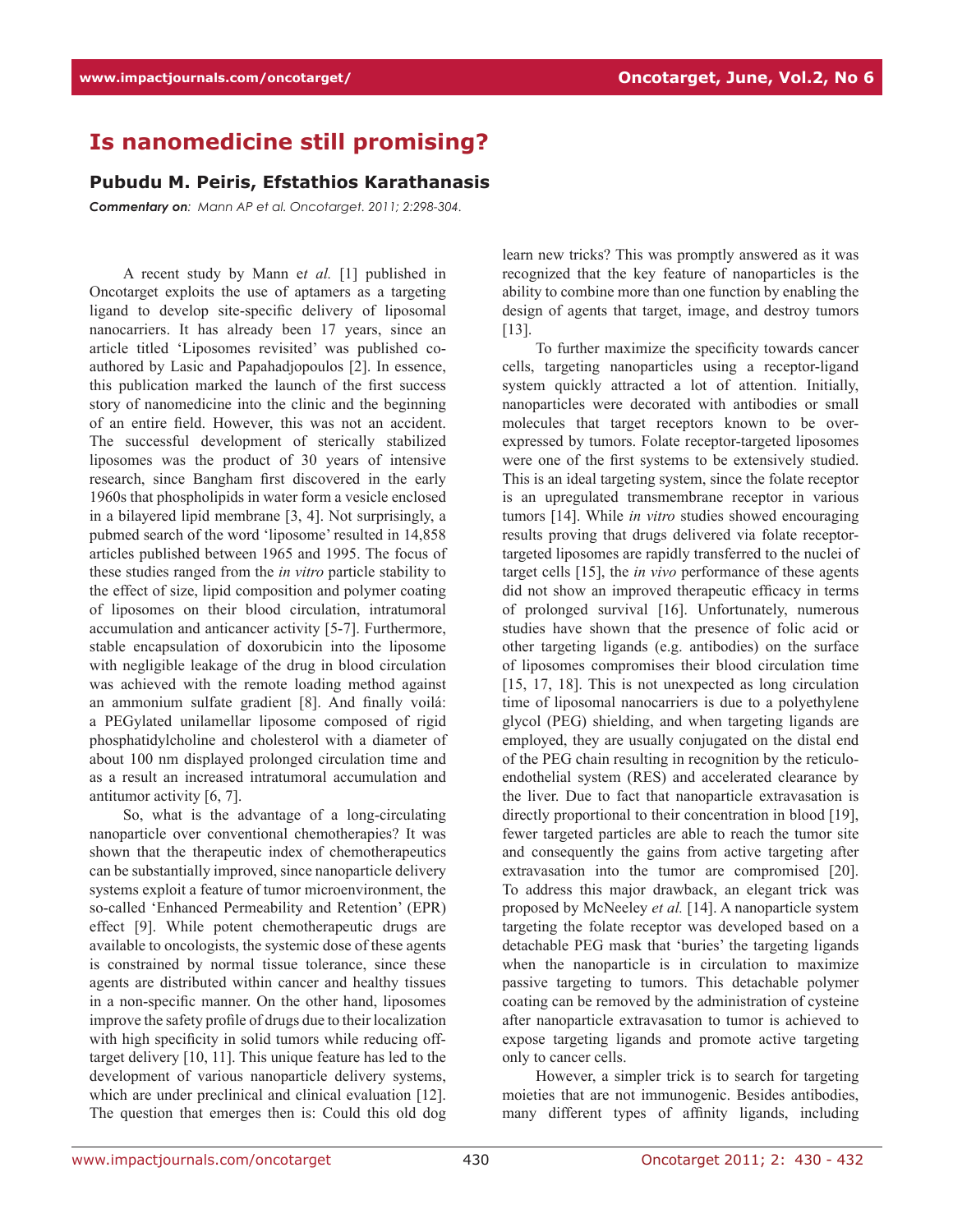humanized monoclonal antibodies, peptides and carbohydrate mimetics, have been developed [21, 22]. For example, oligopeptides identified by phase and bacterial display have lead to the development of targeted nanoparticles with comparable blood circulation as their non-targeted counterparts [23]. Aptamers based on oligonucleic acids present the most recent advancement in the search for high affinity and specificity ligands with improved pharmacokinetics and serum stability. Aptamers have been shown to mimic protein-binding molecules, and yet exhibit high binding affinity and selectivity [24]. For example, Pegaptanib is a vascular endothelial growth factor (VEGF)-specific aptamer that binds to human VEGF with  $K_p$  of 0.14 nM [25]. In contrast, affinity of VEGF neutralizing antibodies that block human VEGF binding to VEGFR-2 is about 0.4 nM [26]. Considering the affinity of peptides, a family of VEGF-binding peptides can bind to the VEGF receptor with  $K<sub>D</sub>$  ranging from 0.14- 10  $\mu$ M [27, 28]. Thus, the affinity of aptamers is very high and comparable to that of antibodies.

The study by Mann et al. [1] demonstrates the successful design of an active targeting liposomal system based on an aptamer ligand. They identified a thioated oligonucleotide aptamer (thio-aptamer) that binds E-selectin expressed on endothelial cells with high affinity and specificity. Liposomes decorated with the thio-aptamer on the outer surface exhibited (1) prolonged blood circulation that was comparable to the non-targeted formulation and (2) binding to tumor vasculature with high specificity. Thus, this work demonstrates that aptamers are an attractive alternative over antibody or peptide ligands based on their biological and chemical properties, such as small size, high affinity binding, selectivity, low immunogenicity, slow degradation kinetics, and a relatively low cost production process [24, 29, 30]. Aptamers are particularly well suited for nanotechnology applications, because they can be readily modified with functional groups that facilitate conjugation to nanomaterials [29].

In conclusion, studies like this show that nanomedicine has grown from an 'exotic' research area to a mainstream scientific field, which is governed by its own distinctive principles in terms of intravascular, transvascular and interstitial transport [31, 32]. Besides exploiting the multifunctionality of nanotechnology to develop targeting therapeutic, imaging and multicomponent agents, the engineerability of nanoparticles has led to nanostructures with various shapes [33, 34] and new properties [35-37]. Therefore, it can be envisioned that the multifunctional and engineerable nature of nanotechnology can potentially facilitate agents that overcome the tumor biobarriers limiting the systemic delivery of active compounds.

*Case Western Reserve University, Cleveland, Ohio Email: stathis@case.edu*

## **REFERENCES**

- 1. Mann AP, Bhavane RC, Somasunderam A, Montalvo-Ortiz BL, Ghaghada KB, Volk D, Nieves-Alicea R, Suh KS, Ferrari M, Annapragada A, Gorenstein DG, Tanaka T. Thioaptamer conjugated liposomes for tumor vasculature targeting. Oncotarget. 2011; 2:298-304.
- 2. Lasic DD, Papahadjopoulos D. Liposomes revisited. Science. 1995; 267:1275-1276.
- 3. Papahadjopoulos D, Bangham AD. Biophysical properties of phospholipids. II. Permeability of phosphatidylserine liquid crystals to univalent ions. Biochim Biophys Acta. 1966; 126:185-188.
- 4. Bangham AD, Papahadjopoulos D. Biophysical properties of phospholipids. I. Interaction of phosphatidylserine monolayers with metal ions. Biochim Biophys Acta. 1966; 126:181-184.
- 5. Gabizon A, Papahadjopoulos D. Liposome formulations with prolonged circulation time in blood and enhanced uptake by tumors. Proc Natl Acad Sci U S A. 1988; 85:6949-6953.
- 6. Papahadjopoulos D, Allen TM, Gabizon A, Mayhew E, Matthay K, Huang SK, Lee KD, Woodle MC, Lasic DD, Redemann C, et al. Sterically stabilized liposomes: improvements in pharmacokinetics and antitumor therapeutic efficacy. Proc Natl Acad Sci U S A. 1991; 88:11460-11464.
- 7. Nagayasu A, Uchiyama K, Kiwada H. The size of liposomes: a factor which affects their targeting efficiency to tumors and therapeutic activity of liposomal antitumor drugs. Adv Drug Deliv Rev. 1999; 40:75-87.
- 8. Lasic DD, Frederik PM, Stuart MC, Barenholz Y, McIntosh TJ. Gelation of liposome interior. A novel method for drug encapsulation. FEBS Lett. 1992; 312:255-258.
- 9. Maeda H, Wu J, Sawa T, Matsumura Y, Hori K. Tumor vascular permeability and the EPR effect in macromolecular therapeutics: a review. J Control Release. 2000; 65:271- 284.
- 10. Gradishar WJ, Tjulandin S, Davidson N, Shaw H, Desai N, Bhar P, Hawkins M, O'Shaughnessy J. Phase III trial of nanoparticle albumin-bound paclitaxel compared with polyethylated castor oil-based paclitaxel in women with breast cancer. J Clin Oncol. 2005; 23:7794-7803.
- 11. Lasic DD. Doxorubicin in sterically stabilized liposomes. Nature. 1996; 380:561-562.
- 12. Ferrari M. Cancer nanotechnology: opportunities and challenges. Nat Rev Cancer. 2005; 5:161-171.
- 13. Service RF. Materials and biology. Nanotechnology takes aim at cancer. Science. 2005; 310:1132-1134.
- 14. Weitman SD, Lark RH, Coney LR, Fort DW, Frasca V, Zurawski VR, Jr., Kamen BA. Distribution of the folate